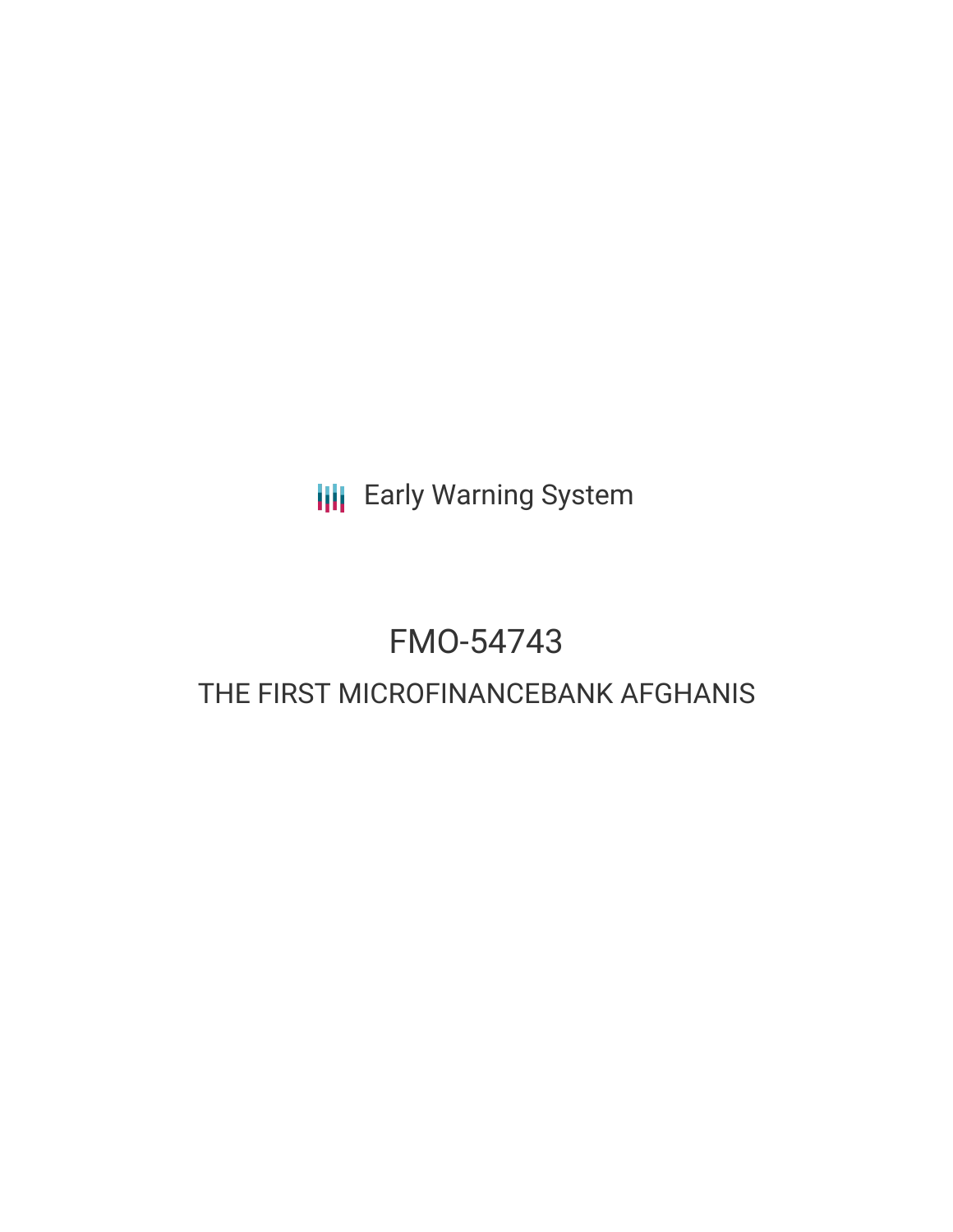#### **Quick Facts**

| <b>Countries</b>               | Afghanistan                                   |  |  |  |
|--------------------------------|-----------------------------------------------|--|--|--|
| <b>Financial Institutions</b>  | Netherlands Development Finance Company (FMO) |  |  |  |
| <b>Status</b>                  | Proposed                                      |  |  |  |
| <b>Bank Risk Rating</b>        | C                                             |  |  |  |
| <b>Borrower</b>                | THE FIRST MICROFINANCEBANK AFGHANIS           |  |  |  |
| <b>Sectors</b>                 | Finance                                       |  |  |  |
| <b>Ring Fence</b>              | Small & Medium Enterprises                    |  |  |  |
| <b>Investment Type(s)</b>      | Fund                                          |  |  |  |
| <b>Investment Amount (USD)</b> | $$3.92$ million                               |  |  |  |
| <b>Project Cost (USD)</b>      | $$3.92$ million                               |  |  |  |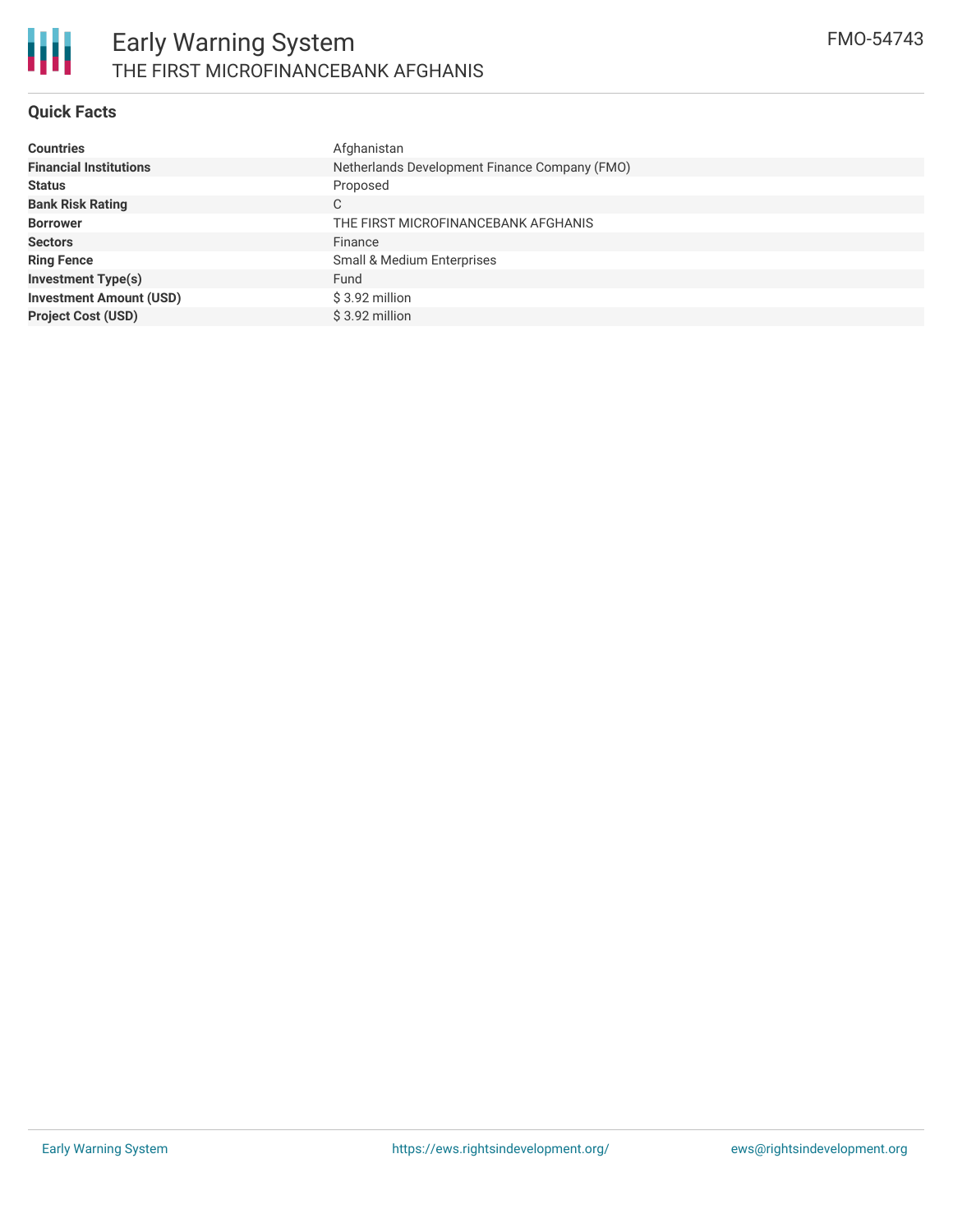

#### **Project Description**

According to FMO site, under this project, a loan support will be provided to The First Microfinance Bank Afghanis (FMFB-A) for poverty alleviation and economic development through the provision of sustainable financial services to micro and small businesses, and households.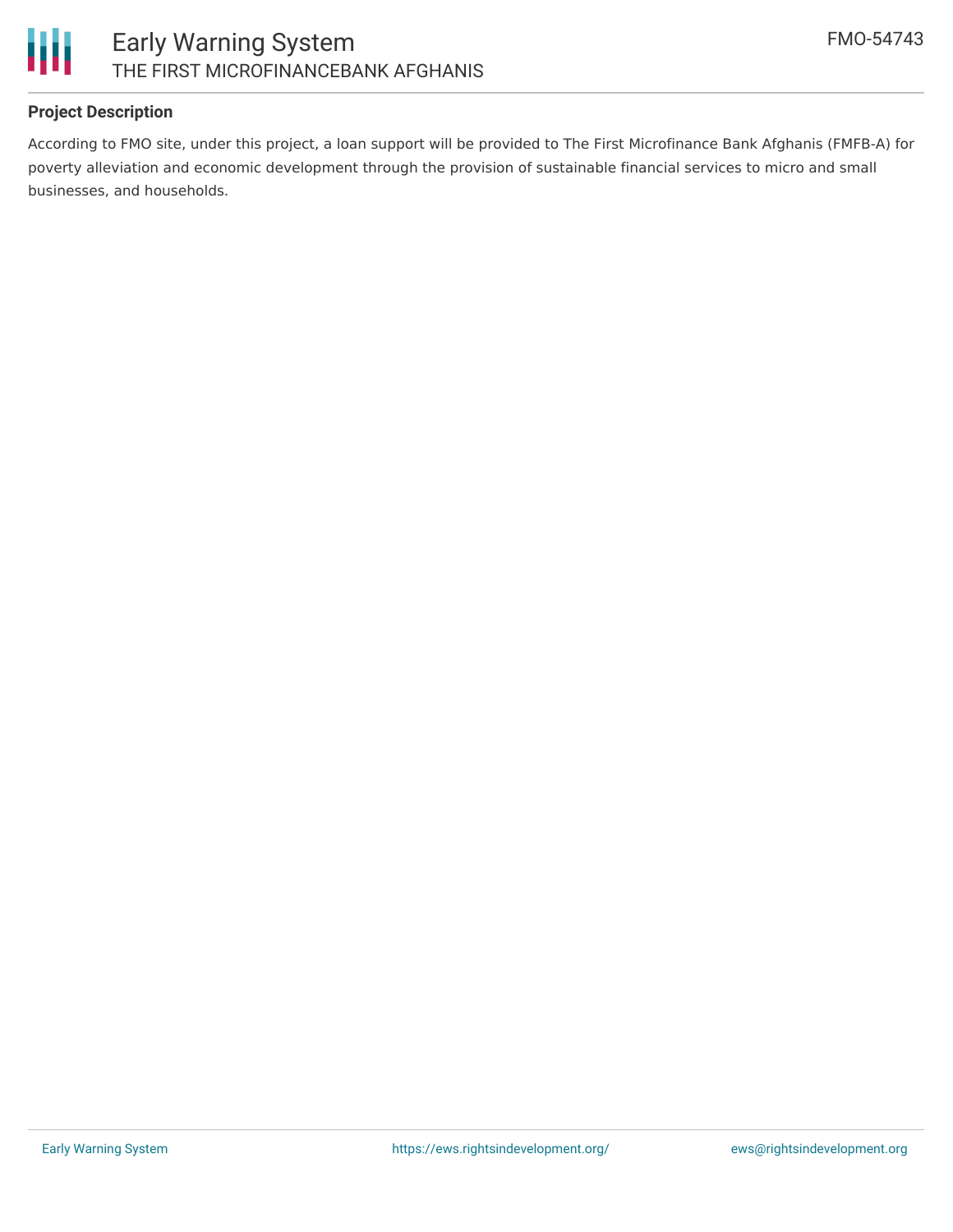

## Early Warning System THE FIRST MICROFINANCEBANK AFGHANIS

#### **Investment Description**

Netherlands Development Finance Company (FMO)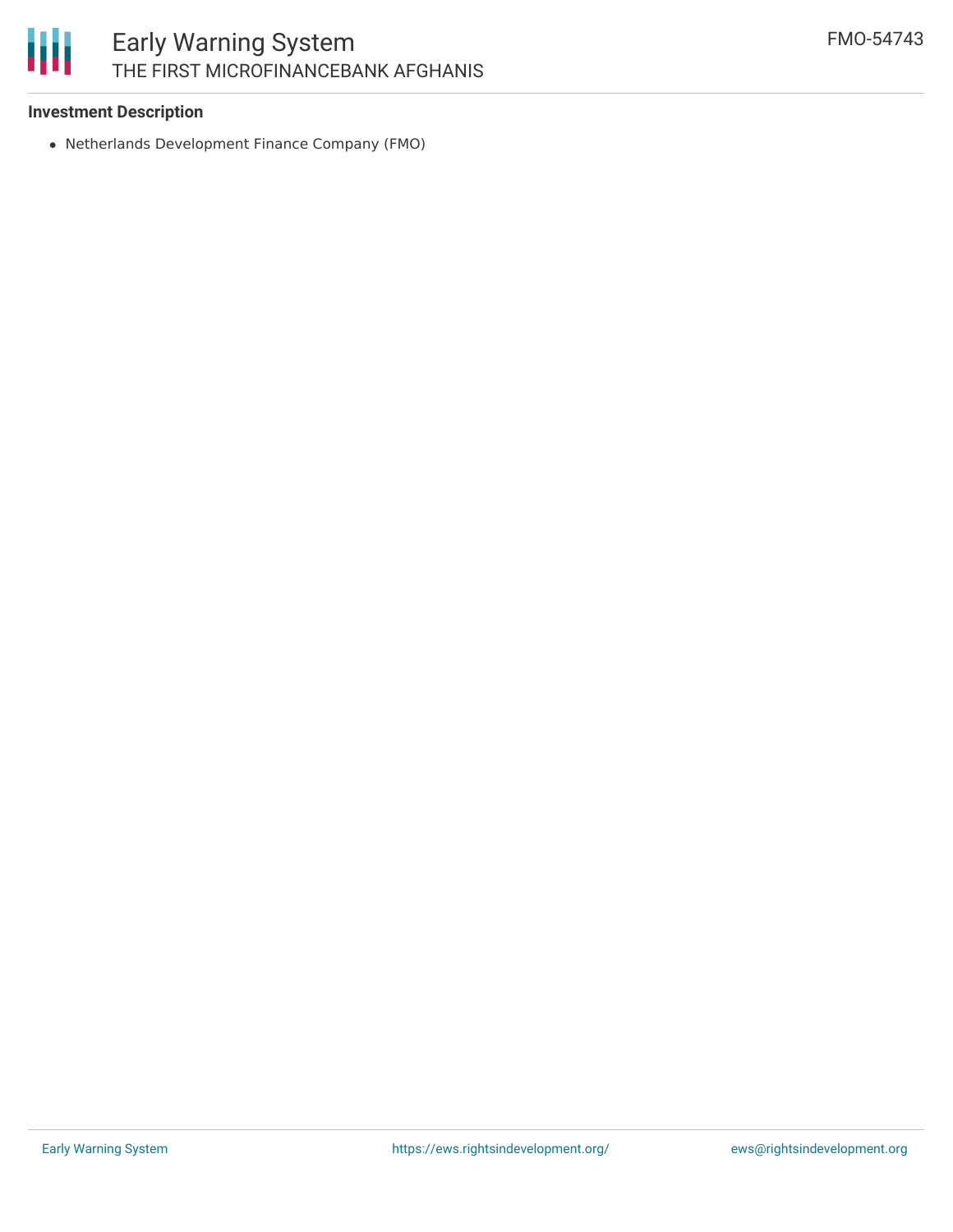

#### **Private Actor Relationship**

There is often limited information publicly available about what development banks are funding through financial intermediaries. In 2021, the Early Warning System partnered with Oxfam International to incorporate information on high-risk projects being funded by financial intermediaries receiving funding from the International Finance Corporation (IFC) and the Dutch Development Bank (FMO).

The information listed below describes the relationship between the different private actors linked to high-risk sectors and subprojects of IFC and FMO's financial intermediary investments and/or the financial intermediary's parent companies made from 2017 through 2020, including any associated ring fences.

The database, however, does not explicitly or implicitly imply that IFC or FMO have material exposure to or are contractually or legally accountable to the sub-projects financed by their financial intermediaries or the financial intermediary's parent companies. It only shows a seemingly financial relationship among the different private actors, the financial intermediaries, and IFC or FMO.

#### **Private Actors Description**

FMFB-A is the largest MFI and among the top 3 commercial banks in Afghanistan operating across 80 districts and 14 provinces with 48 outlets serving around 55,000 borrowers and 115,000 depositors.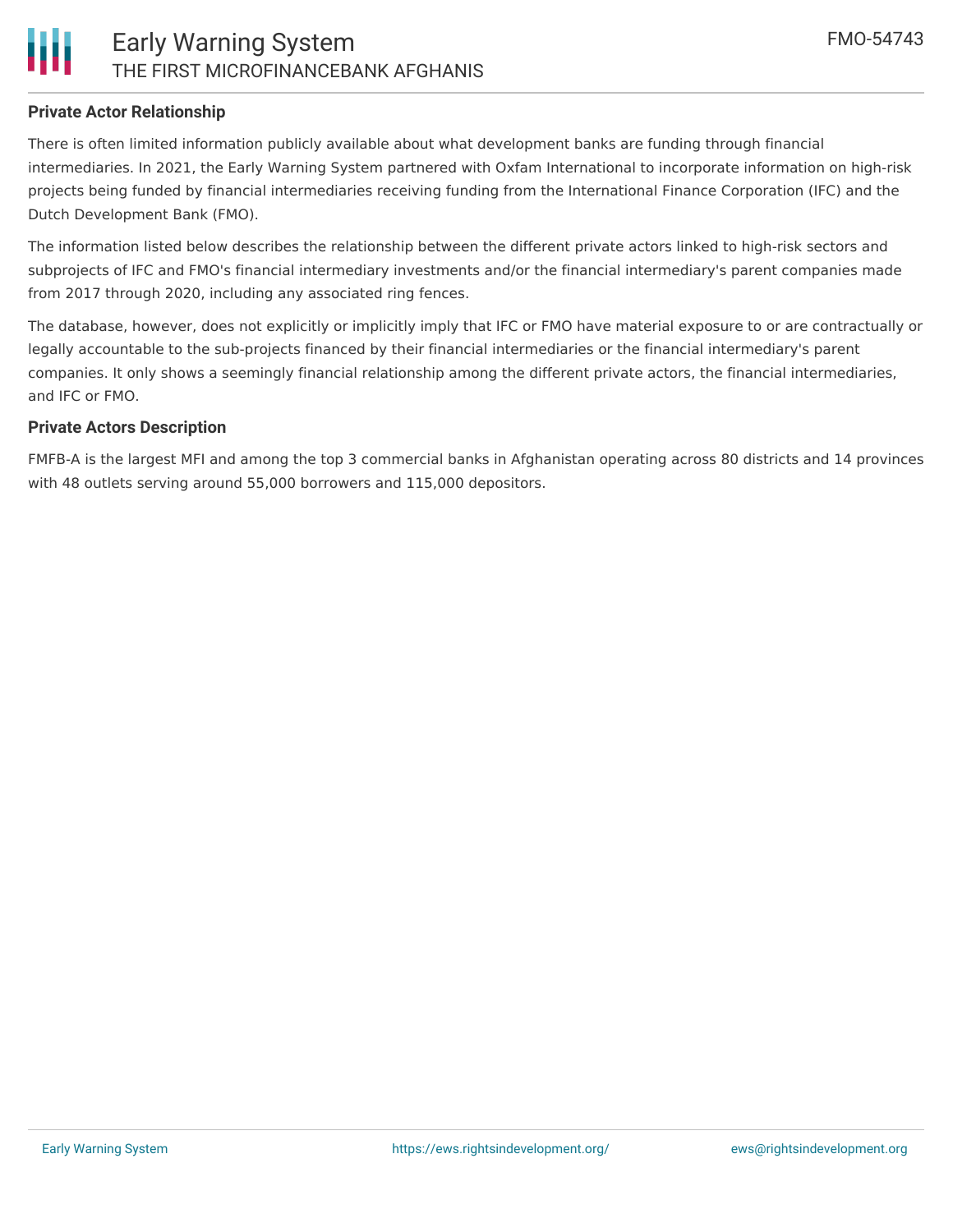

### Early Warning System THE FIRST MICROFINANCEBANK AFGHANIS

| <b>Private Actor 1</b> | <b>Private Actor</b><br>1 Role | <b>Private Actor</b><br>Sector | Relation                 | <b>Private Actor 2</b>                          | <b>Private Actor</b><br>2 Role | <b>Private Actor</b><br>2 Sector |
|------------------------|--------------------------------|--------------------------------|--------------------------|-------------------------------------------------|--------------------------------|----------------------------------|
|                        |                                | $\overline{\phantom{0}}$       | $\overline{\phantom{0}}$ | The First Microfinancebank Afghanistan (FMFB-A) | Client                         | Finance                          |